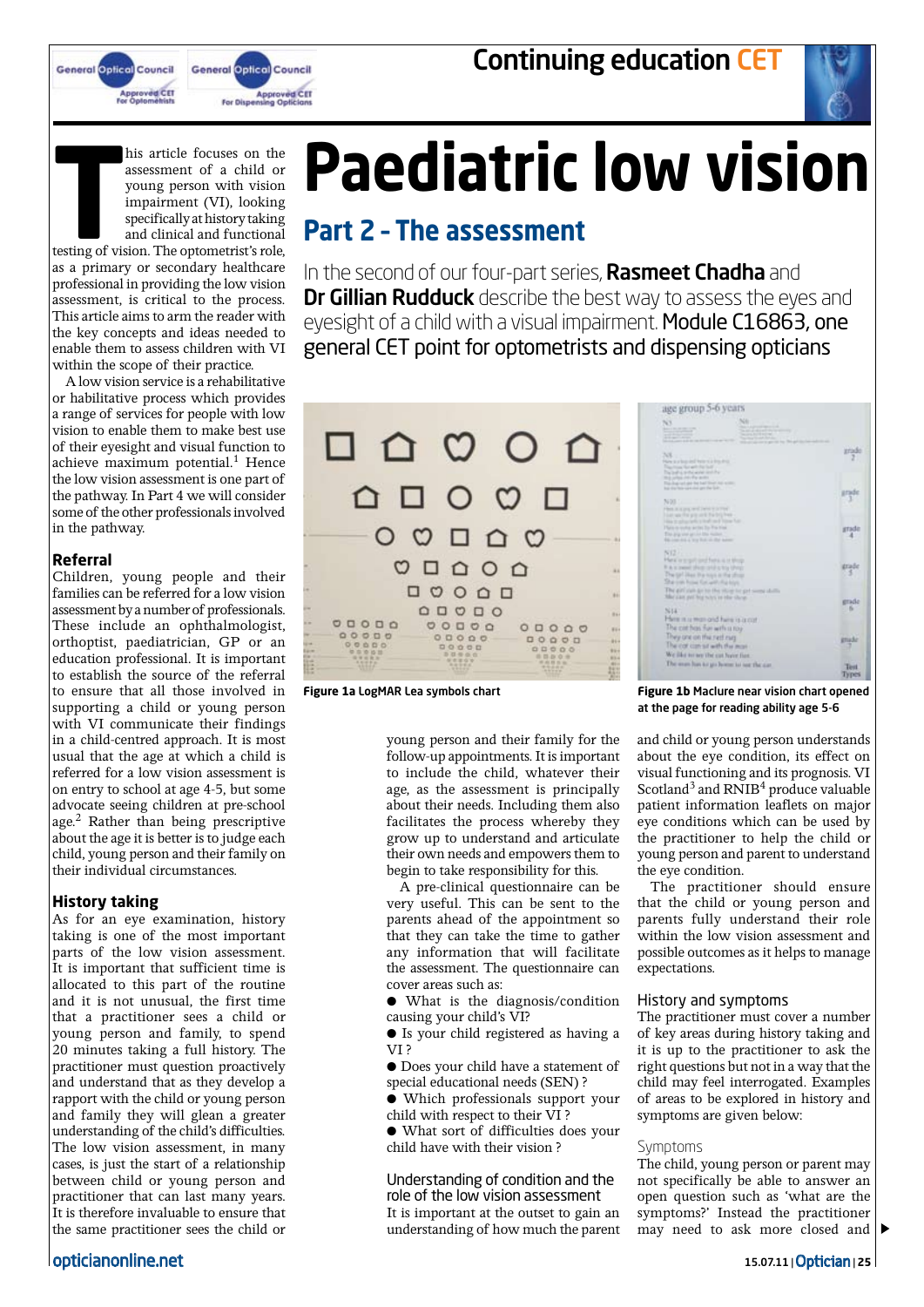

## **CET Continuing education**



90-31 per cent Severe loss. Consider non-sighted aids

22-7.8 per cent Significant loss. Requires contrast enhancement

With the drive towards inclusivity $6$  it is important to consider their VI in the context of other normally sighted children. Nearly 75 per cent of children with VI in England aged 5-10 years and nearly 66 per cent aged 11-16 are

**Figure 2a** Pelli Robson contrast



thresholds **Figure 2b** Hiding Heidi contrast test

specific questions to try to build up a picture of the effect of the impairment. Examples of questions are:

● Are there any problems with distance vision, near vision, glare, night vision or colour vision?

● How does lighting and glare affect the child or young person's function?

Be aware that a positive response to asthenopia or headaches (even in the absence of any reported visual difficulties) may suggest that the child or young person is struggling with the visual demands placed upon them and may be the practitioner's only clue to the difficulties they experience. This may be because the child (particularly if a teenager) is reluctant to discuss their difficulties for fear of being given spectacles or optical aids that will make them look different or simply because the child, not knowing any different, has not appreciated the difficulties that their VI has placed upon their visual functioning.

It is important to understand the child or young person's visual needs in the context of their general health and other potential needs. It is estimated that high percentages (over 70 per cent in some studies) of children with VI have additional non-ophthalmic disabilities and disorders.5

#### Use of spectacles and devices

It is important to establish whether spectacles and/or optical low vision aids have been prescribed and whether they are used (being prescribed and being used are two very different things!). Also, whether any form of glare management is being employed such as sunglasses or peaked caps?

#### School

What sort of school does the child attend? Does the child have a statement of SEN? Is the child supported by a qualified teacher of the visually impaired (QTVI)? What sort of additional support does the child receive at school? educated in the mainstream setting,<sup>7</sup> and despite appropriate modifications and allowances within their learning environment it takes much more to achieve the same as a normally sighted child. Home Establish whether other family members have a similar VI (such as in some genetic eye conditions), how the VI has affected family and

friend relationships and the emotional wellbeing of the child or young person and parents? Also find out whether any modifications to the home environment have been made or need to be made? Has the parent applied for any appropriate benefits such as Disability Living Allowance (DLA).

#### Near tasks

A lot of time needs to be taken exploring this area, as being able to access material at near is very important both at school and at home. A detailed picture of the exact nature of any near task or target is essential.

#### **Mobility**

Can the child orientate and navigate well? Does the child have the level of independence that would be expected for their age?

#### **Assessment of visual function**

#### Visual acuity

The test chosen must be appropriate to the child or young person's age and cognitive ability. As the child will probably be school age when they attend, it is more than likely that the practitioner will be using a letter matching test. LogMAR tests are the

gold standard in low vision work and there are a number of distance and near LogMAR tests available. The distance visual acuity (DVA) measured must be interpreted in the context of the difficulty that the child or young person may have. For example, a child with DVA of 0.500 (6/19) may have difficulty accessing the whiteboard at school. This task would be made significantly easier if the child was re-positioned to be at the front of the classroom.

Near vision assessment is probably one of the most important parts of the low vision assessment. This is because vision 'up close' is where most of the child's day to day activities are focused (reading, writing, computer, eating, seeing faces of family and friends). Children with VI often hold reading material very close so as to benefit from relative distance magnification (objects appear twice as big if held twice as close). Therefore it is important to measure the child's near vision at their preferred reading distance and record this clearly in the notes. It is important too to establish if any difficulty reading is due to VI or the child's ability to read. The Maclure test chart is very useful from this point of view. It has a series of pages that provide text of varying sizes that are specific to a given age. Hence it can assist the practitioner in establishing whether poor reading ability is because of the VI or the child's reading ability.

#### Contrast sensitivity

There are some child-specific contrast sensitivity charts (eg the Hiding Heidi chart) as well as the standard charts used in adult low vision work. The Hiding Heidi set has four cards with contrast levels of 1.25 per cent, 2.5 per cent, 5 per cent, 10 per cent, 25 per cent and 100 per cent and a blank card. The practitioner places the blank card over a 'Heidi' face and simultaneously moves each card out to  $\triangleright$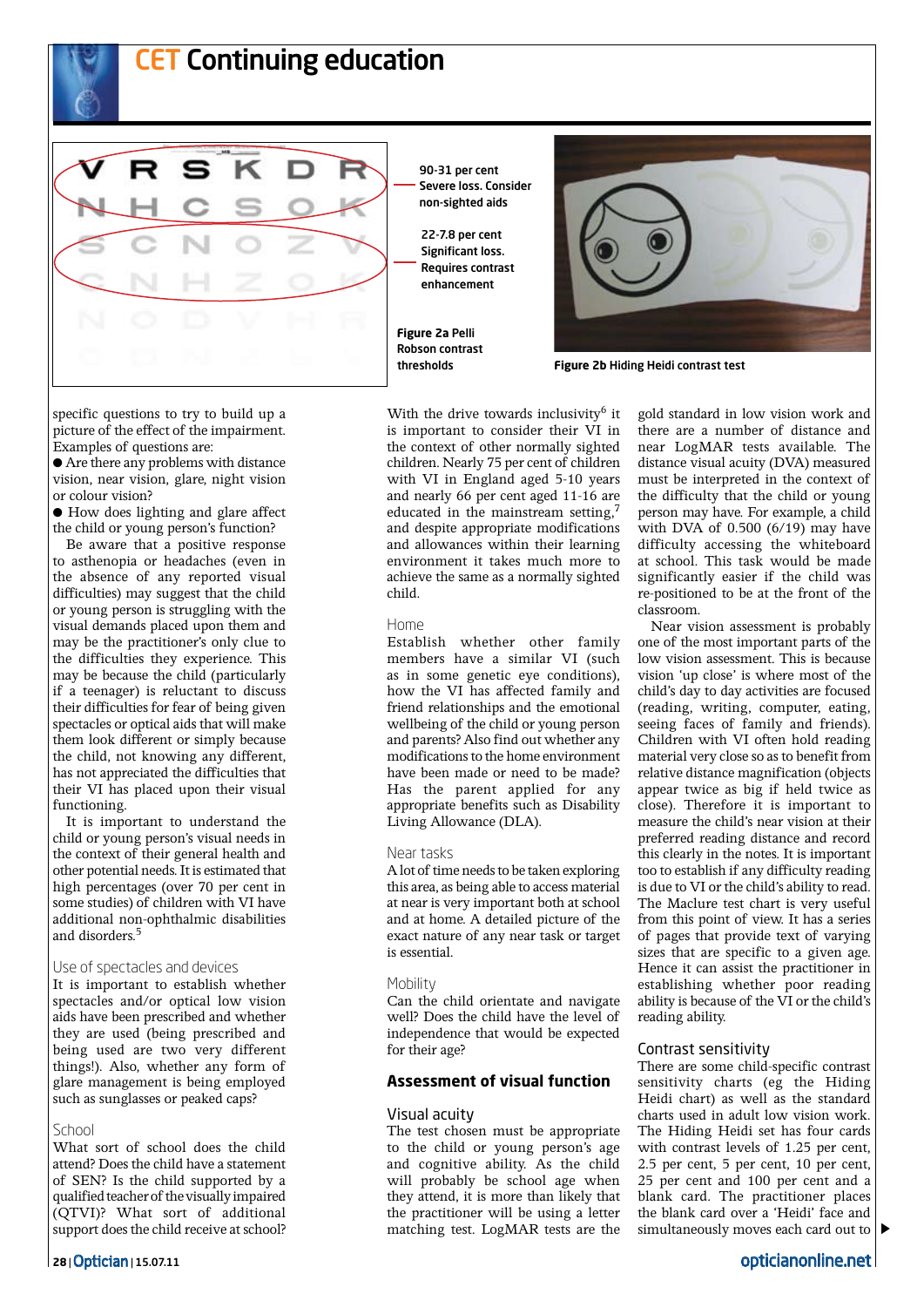

# **CET Continuing education**

the sides, using a 'preferential looking' technique. Findings of reduced contrast sensitivity are very important as they may help explain the differences between measured visual acuity and visual functioning in the real world. Figure 2a demonstrates the likely effect on visual functioning of given Pelli Robson contrast thresholds

#### Visual fields

Measurement of the visual field can be difficult in very young children but is very important as it affects orientation and mobility, as well as registration status. The optimal position of the child in the classroom may also be determined by the presence or absence of a field defect. For example, a child with a right homonymous hemianopia should be positioned to the righthand side of the classroom so that all activities that occur in the classroom occur in the child's seeing field. With younger children the practitioner may need to perform a modified version of confrontation fields in which they note the point at which the child looks towards the target in the periphery as an indication of when it is first seen. For the older child (age six upwards), Goldmann fields are invaluable (as they easily assess peripheral fields and the speed of the test can be modified to suit the patient) but not readily available. Static field tests can provide useful information in older children, particularly in instances of macular pathology, but care must be taken to minimise false positive and negative responses.

#### Colour vision

Assessment of colour vision is important for interpretation of difficulties anticipated at school and at home. It is important to consider not only acquired forms of colour vision deficiency associated with the pathology in hand,



**Figure 3** Goldmann visual field test

but also congenital colour vision loss which affects 8 per cent of males and 0.5 per cent of females. Children with colour vision loss may have difficulty with science experiments and map work in geography or art. If the colour vision deficiency is acquired it is important to reassess it as the condition progresses. The Ishihara test is used to identify red/green colour vision deficiency. Other tests of value in the paediatric population are the D-15 and the new HRR (Hardy-Rand-Rittler) tests.

#### Refraction and accommodative function

Accurate refraction and appropriate prescribing are crucial in the context of paediatric low vision work to ensure the child or young person is given the opportunity for the best visual functioning. It is known that children with VI have a higher incidence of refractive error. Retinoscopy (and arguably cycloplegic retinoscopy) should form the first stage of a

refraction as it can provide information that may be missed if just a subjective refraction is undertaken (for example latent hyperopia and the presence of lens opacities). Refraction can be difficult in the instance of nystagmus or cataract and the practitioner may need to modify their testing procedures in the same way that they would for adults.

As children with VI often use relative distance magnification to read and therefore exert high levels of accommodation, it is important to assess their accommodative function and reduce any symptoms of asthenopia by prescribing even small degrees of hypermetropic error. Dynamic retinoscopy is a good way to assess accommodative function as it is an objective test that is quick to do. Some recent research $8$  suggests that hyperopes show a greater accommodative lag compared to non-hyperopes and so consideration as to accommodative function and its affect on visual functioning for a given individual is crucial to ensure that the optimal refractive correction is prescribed.

#### **Functional vision and quality of life**

It is important to understand the difference between clinical tests of visual function (which have been described above) and functional vision.

Functional vision assessments establish how children make use of their sight. They are normally done in school or at home instead of in a clinical setting. Functional vision assessments usually involve a QTVI.

All children are different and two children with the same visual acuity may use their vision in very different ways. It is not always possible to know how much a child sees from clinical

#### ADVERTISEMENT FEATURE

## **Institute of CardioRetinometry®**

(Affiliated to the World Institute of Optometry & CardioRetinometry®)

Grants Professional Doctoral Status to Optometrists registered with the UK General Optical Council or other, to enhance professional image, public health, economic growth, and optionally to enrol in the academic course for the DCardioRet. (Doctor of Cardio-Retinometry®) nominally a two year course partly taught and partly research based, requiring the possession of a 45 degree

fundus camera. The DOptom Professional Doctorate brings UK Optometrists into line with World Optometry and addresses the handicap of inferior status perpetuated by other UK institutions for no good reason. Also available to US Optometrists Canada, NZ etc. Apply via the website www.InstituteOfCardioRetinometry.ac for your doctoral diploma and course details.